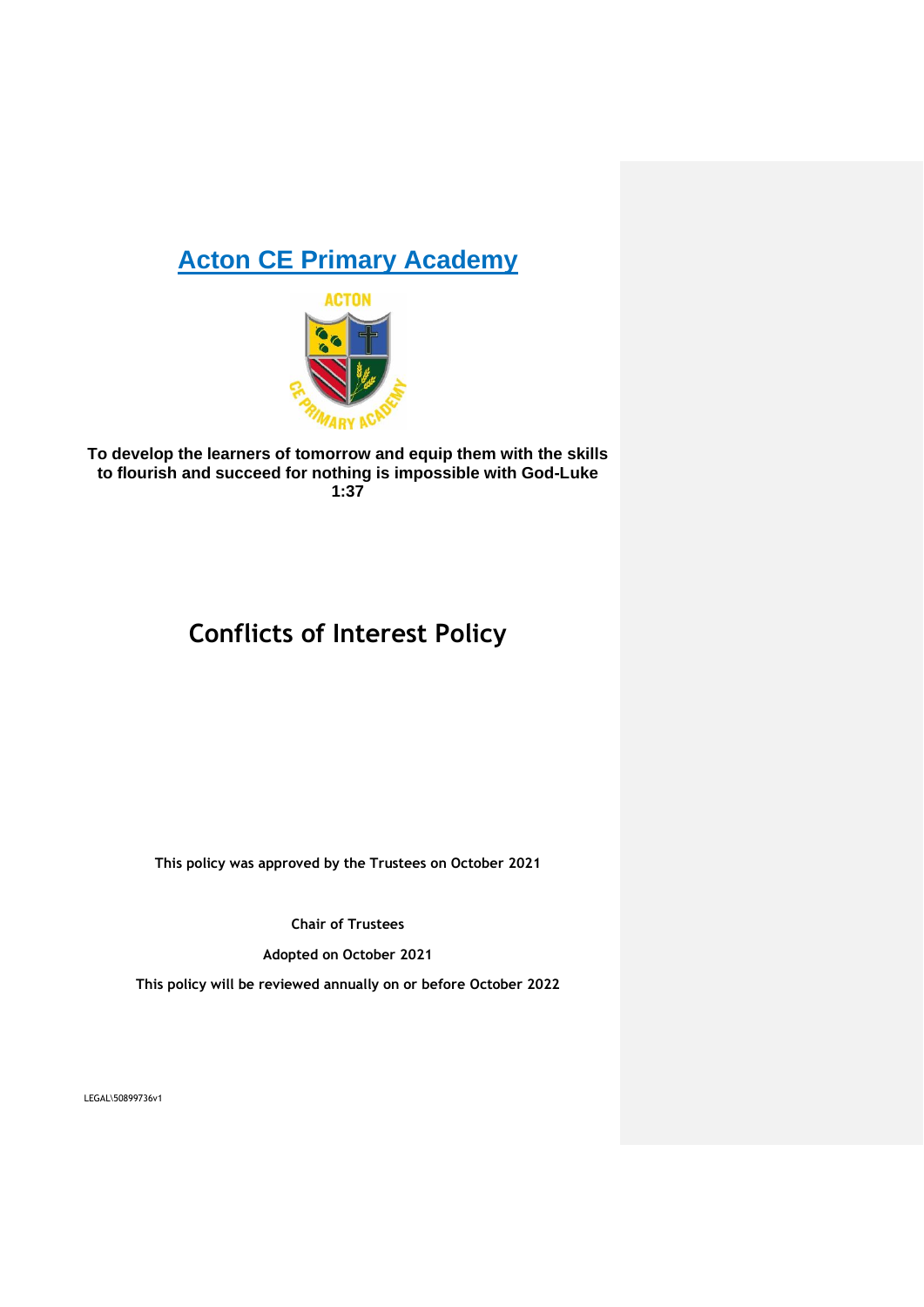# **1 Introduction**

- 1.1 This policy sets out your responsibilities for identifying and managing actual and potential conflicts of interest when acting on behalf of North West Academy Trust 'the Trust'.
- 1.2 You can also ask the Trust's Governance Professional Steve Docking for further guidance.
- 1.3 A conflict of interest is any situation in which your personal interests or loyalties could, or could be seen, to prevent you from making a decision only in the best interests of the Trust. Conflicts of interest will usually fall into one of the following categories:
	- financial interests
	- non-financial interest
	- **loyalties**
- 1.4 See section 4 below for further guidance on identifying conflicts.

#### **2 Who this policy applies to**

- 2.1 This policy applies to:
	- all Trustees ('the Trustees');
	- all members of the Trust;
	- all governors on the Local Governing Body
	- senior employees of the Trust; and
	- all external members of the Trustees' committees.
- 2.2 In this policy where it refers to a **'Decision Maker'** it is referring to the holder of each of the above posts.

# **3 Fundamental Principles**

- 3.1 It is important that confidence in the good governance and probity of the Trust is maintained. In order to achieve this you must ensure all decisions you make on behalf of the Trust are free from any undue influence. You are expected to act with integrity, honesty, selflessness and objectivity when making decisions on behalf of the Trust (or when advising the Trust) and to act in a way that promotes the best interests of the Trust.
- 3.2 In order to maintain high standards of conduct, probity and ethics it is also important that you are accountable and open about the decisions or action taken including in relation to the management of conflicts of interest. The Trust has adopted an open culture to manging conflicts to:
	- allow you to feel comfortable with declaring your interests and any conflicts that arise safe in the knowledge that they will be dealt with in accordance with this policy; and

**Commented [PW1]:** We have not defined senior employees as it will very much depend on your trust as to who will be considered senior. It may be sensible when considering the policy to be explicit about who it applies to in your Trust.

LEGAL\50899736v1

2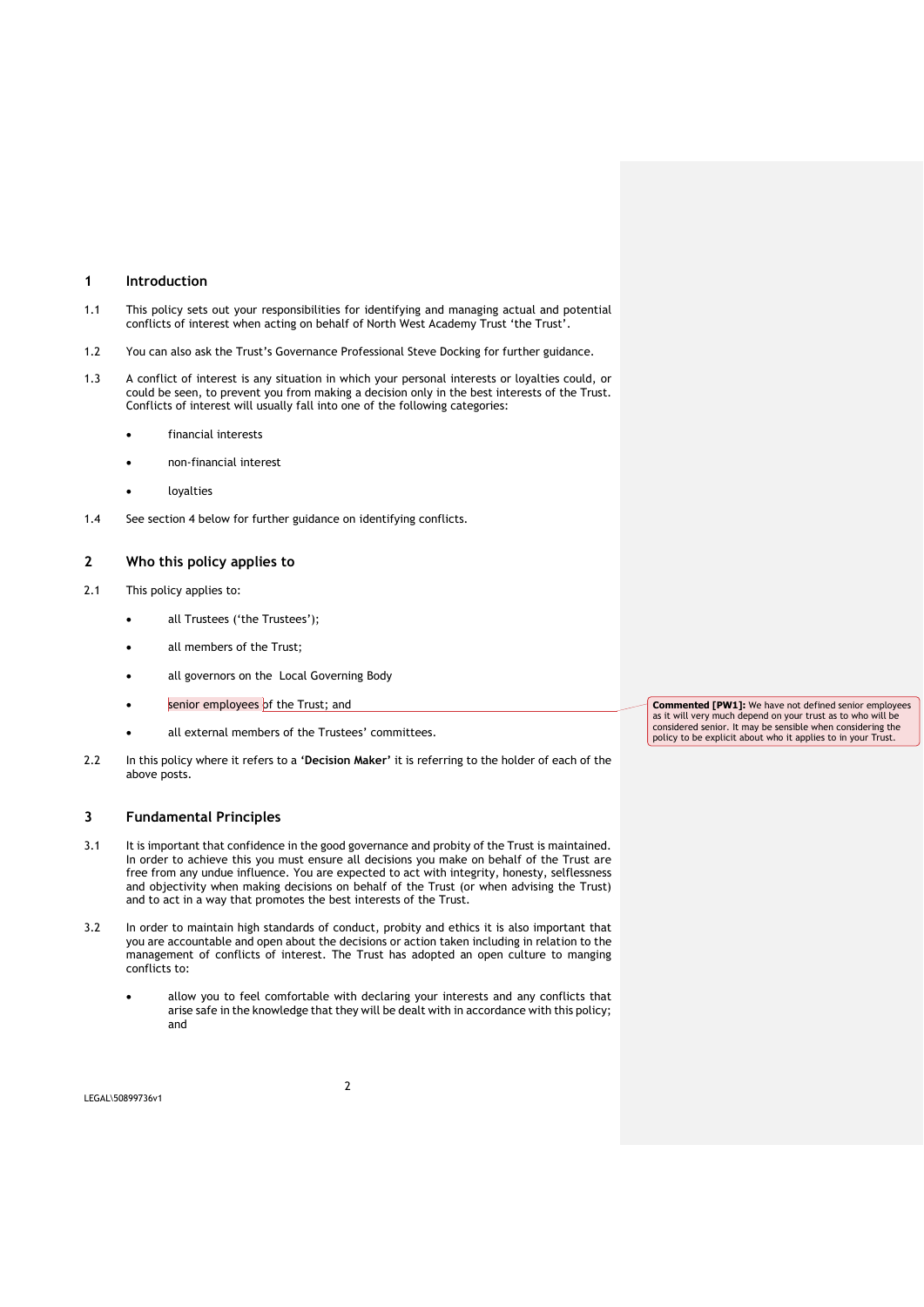- enable you to say if one of your fellow Decision Makers appears to have a conflict of interest. By doing so you are not calling their integrity into question.
- 3.3 The basic rule is that Trustees have an overriding statutory obligation not to put themselves in a position where their duty as a Trustee conflicts with any personal interest they may have. However, it is recognised and understandable that conflicts will arise from time to time because having outside interests and expertise may bring significant benefits to the role you play and the work of the Trust.
- 3.4 Where conflicts are unavoidable, they must be effectively managed in the best interests of the Trust. This means it is your responsibility to identify and manage conflicts of interest by:
	- **disclosing** outside interests that could give rise to potential conflicts so that relevant people are aware of these in advance
	- **determining** whether you have an actual or perceived conflict before being involved in any decision on behalf of the Trust
	- **managing** any conflicts as they arise, in a manner that protects the integrity of the Trust's decision making while allowing you to give the right level of input to enable the best decisions. Whilst the Board will ultimately decide how to manage a conflict, you also need to make your own personal judgement about it.

# **4 Identifying conflicts of interest**

- 4.1 The obligations set out in this policy derive from the general fiduciary duties owed by trustees under charity law and the Companies Act 2006, which sets out specific requirements in relation to conflicts of interest. The Trust also has obligations in respect of the effective management of conflicts of interest under the terms of its Funding Agreement(s) with the Secretary of State for Education and the Academy Trust Handbook.
- 4.2 Conflicts of interest can inhibit open discussions and may result in irrelevant considerations being taken into account or decisions being made that are not in the Trust's best interests. They can also damage the reputation of the Trust if it appears that Decision Makers are influenced by personal interests or loyalties or have acted improperly. All Decision Makers must therefore be alert to the possibility that they, or others, could be affected by a conflict of interests.
- 4.3 The Trust's articles (see articles) sets out certain procedures in relation to conflicts of interest. This policy should be read in conjunction with the articles, and in the case of conflict the articles take precedence over this policy.
- 4.4 When considering if you have a conflict of interest, you must be aware of the following principles:
	- 4.4.1 a conflict of interest exists if there is a possibility that your personal interest could influence your decision-making, even if your decision-making is not in fact adversely affected by the conflict. A reasonable perception that a conflict of interest exists can be enough for you to be in breach of your duties; and
	- 4.4.2 the interest that gives rise to a conflict may be direct or indirect and, in particular, a conflict may relate to the interests of someone who is connected to you (e.g. a partner or child) as well as to your own personal interests.
- 4.5 It is not practicable to set out every situation which may result in a conflict of interest, but common situations include: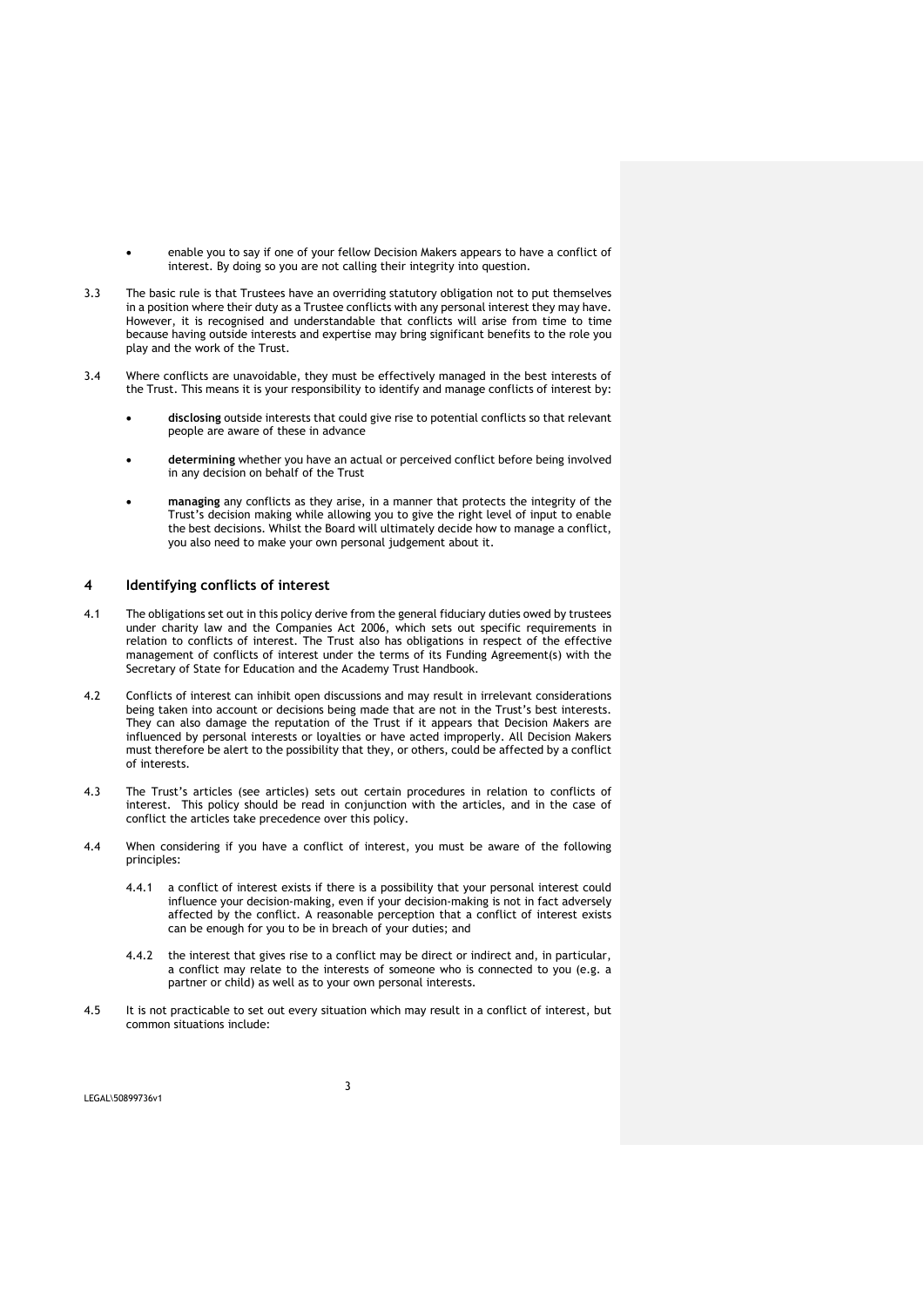#### **Direct financial gain or benefit**

- 4.5.1 selling, loaning or leasing Trust assets to a Decision Maker;
- 4.5.2 the Trust acquiring, borrowing or leasing assets from a Decision Maker;
- 4.5.3 paying a Decision Maker (or a company at which the Decision Maker is a director) to provide goods or services to the Trust or a company or organisation in which the Trust has an interest or is connected with;
- 4.5.4 paying a Trustee for carrying out:
	- (a) their role as Trustee;
	- (b) a separate paid post at the Trust; or
	- (c) a post at a trading subsidiary or any other company or organisation that the Trust is interested or connected with;

#### *Indirect financial gain or benefit*

4.5.5 where the financial gain or benefit accrues to a family member, business or employer of a Decision Maker;

#### *Non-financial gain or* **benefit**

4.5.6 where a Decision Maker can exploit any information or opportunities as a result of the Decision Maker's role;

#### *Conflict of* **loyalty**

4.5.7 where a Decision Maker owes a duty to any other body (regardless of what capacity that duty is owed) that may conflict with their duty to the Trust. This can arise even where the Decision Maker does not have a monetary interest or does not stand to personally benefit.

#### **5 Declaration of interests**

- 5.1 You have a personal responsibility to declare any interest that might reasonably be regarded as potentially giving rise to a conflict.
- 5.2 On appointment or on the adoption of this policy, whichever is later, you must complete a declaration of interests form:
	- 5.2.1 listing any personal interests, business interests or other direct or indirect interests that might potentially give rise to a conflict of interests;
	- 5.2.2 listing any interests of persons connected to them that may give rise to a conflict of interest;
	- 5.2.3 declaring any gifts or hospitality received or offered to you as part of your Decision Maker role;
	- 5.2.4 confirming that you are not aware of any conflict, other than those already disclosed, that exists between your role and your personal circumstances or other interests;
	- 5.2.5 confirming the directorships, partnerships and employment that you are involved with or hold;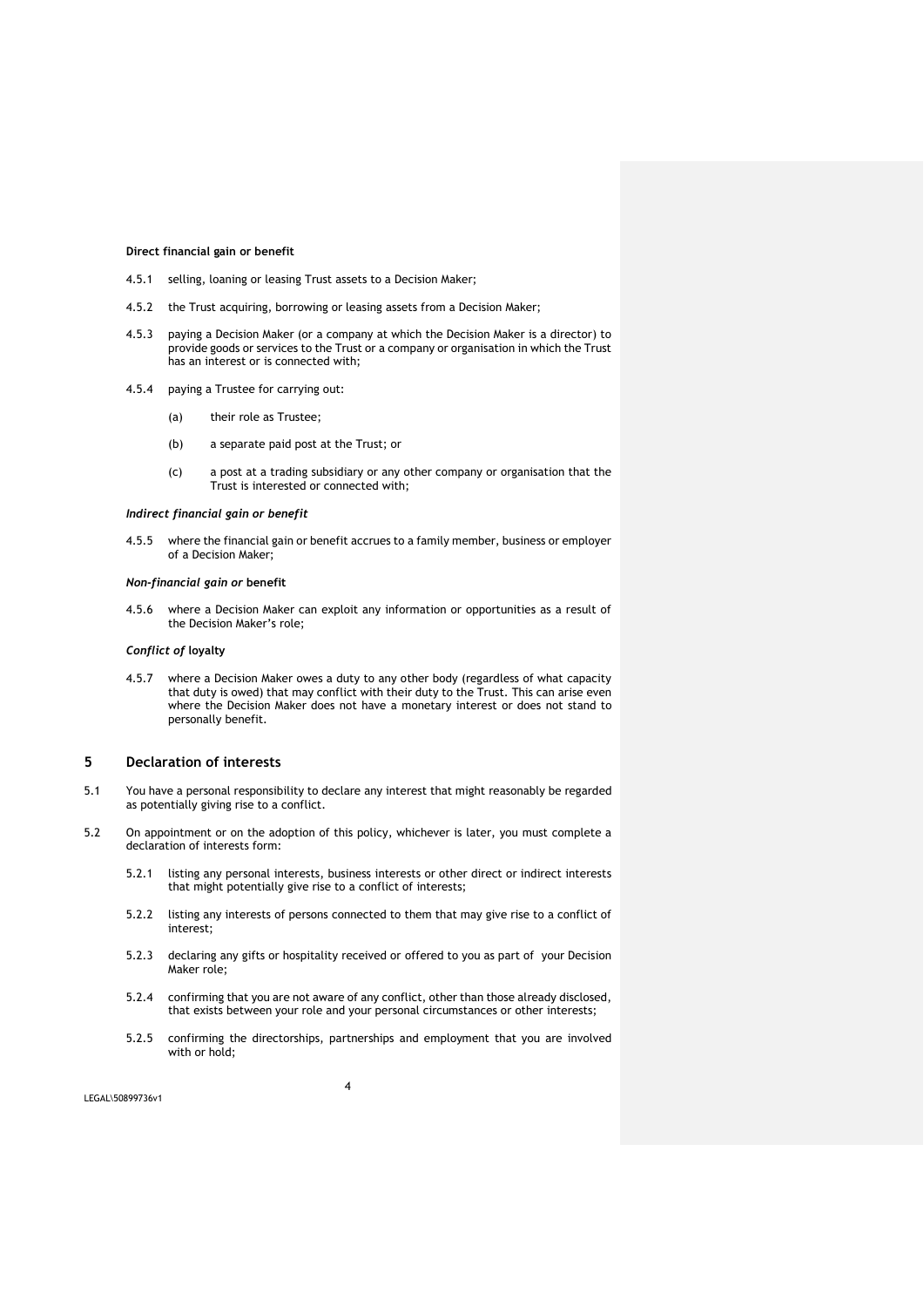- 5.2.6 listing any other trusteeships or governorships at other educational institutions or charities;
- 5.2.7 confirming that you will update the form annually, or sooner if any changes occur; and
- 5.2.8 confirming that you will declare any conflict that arise in the future.
- 5.3 The Governance Professional will be responsible for maintaining a register of interests that will be accessible to all Decision Makers and the Trust's auditors.
- 5.4 The register of interests must include the information prescribed by the Academy Trust Handbook, including:
	- 5.4.1 capturing relevant business and pecuniary interests of the Decision Makers. The name and nature of the business or interest must be recorded, along with the date that the interest began;
	- 5.4.2 any relevant material interests arising from close family members between the Decision Makers. It must also identity relevant material interests between Decision Makers and employees of the Trust;
	- 5.4.3 the relevant business and pecuniary interests of the Decision Makers will be published on the Trust's website.
- 5.5 It is for you to decide which matters to declare but, if in doubt, you should make a declaration. If you would like to discuss the issue, then you can contact the Chair or Governance Professional for confidential guidance.
- 5.6 Whilst the declaration will need to be made annually as set out at paragraph 5.2.7, it is your responsibility to keep your declaration up-to-date and to promptly notify the Governance Professional of any changes between annual declarations.
- 5.7 The Trust shall take advice from its auditors in respect of the disclosure of interests and, in particular, related party transactions in the preparation of its annual report and accounts to ensure full compliance with the Statement of Recommended Practice.
- 5.8 The information provided by you and other Decision Makers will be processed in accordance with data protection principles as set out in the Data Protection Act 2018 and UK GDPR. Data will be processed only for the purposes set out in this policy and as required by any statute or any regulatory body, and not for any other purpose.

#### **6 Conflicts of interest**

- 6.1 In accordance with article  $[97]$  of the articles, if you have or can have any direct or indirect duty or personal interest which conflicts or may conflict with your duties as a Trustee you must disclose that to the Trustees as soon as you become aware of it.
- 6.2 The first item on the agenda of each Trustee meeting will be a standing item requiring all Trustees attending the meeting to declare any conflicts of interest relating to the matters to be discussed at the meeting.
- 6.3 If you consider you have an actual or potential conflict, you must inform the Chair as soon as possible and always before any discussion of the relevant matter. The declaration must specify the nature and extent of any direct or indirect interest that gives rise to the conflict. You must absent yourself from any discussions of the Trustees, a committee or a Local Governing Body in which it is possible that a conflict will arise between your duty to act solely in the interests of the Trust and any duty or personal interest

**Commented [KATIEM2]:** The data that you process and what you use it for should be set out in a privacy notice.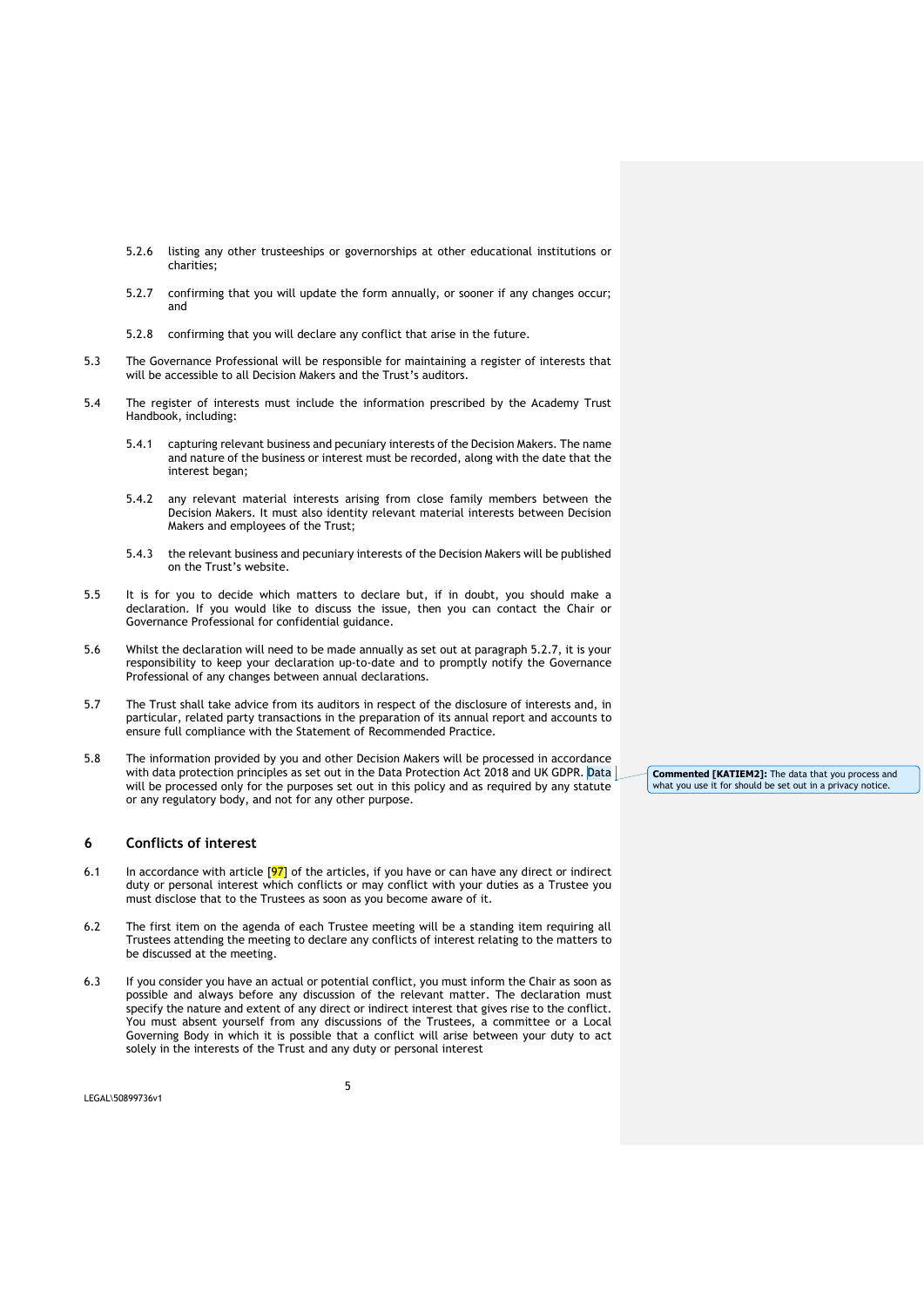- 6.4 If you are aware that another Decision Maker has an actual or potential conflict that has not been declared, they must notify the Chair.
- 6.5 If the Chair is declaring a conflict, they must inform the other board members.
- 6.6 If you are uncertain whether or not you are conflicted, you must err on the side of openness and declare the interest. In deciding what course of action to take, you and the other Decision Makers must always base decisions on what is in the best interest of the Trust.
- 6.7 The Governance Professional must note all conflicts declared in the minutes of the meeting in which they were declared or, if not declared in a meeting, in the minutes of the next Trustee meeting.
- 6.8 Conflicts that are identified outside of a meeting must be declared by giving written notice to the Governance Professional.

# **7 Assessing conflicts at meetings**

- 7.1 The way in which conflicts are dealt with will depend on the nature and extent of the conflict. The non-conflicted Decision Makers must therefore:
	- 7.1.1 assess the nature and extent of the conflict;
	- 7.1.2 assess the risk or threat to decision-making by the Trustees or local governors;
	- 7.1.3 decide whether the conflict is serious (for example, the conflict is acute or extensive, will or may be seen to prevent the Trustees or local governors from making decisions in the best interests of the Trust, relates to a significant decision or risks significantly damaging the Trust's reputation); and
	- 7.1.4 decide what steps to take to handle the conflict.

When considering the conflict, you must take all relevant factors into account, make decisions only in the best interests of the Trust and always protect the Trust's reputation.

7.2 The conflicted Decision Maker must not take part in any discussion or decision about the conflict and how to handle it and will not be counted in the quorum for that part of the meeting.

#### **8 Management of conflicts of interest**

- 8.1 If the conflict arises owing to a financial transaction between the Trust and a Decision Makers (or a connected person), or because a Decision Maker (or a connected person) will or may obtain a benefit from the Trust:
	- 8.1.1 any potential or proposed benefit must be authorised in advance (see section 9 below); and
	- 8.1.2 the conflicted Decision Maker must:
		- (a) withdraw from all discussions and decisions in relation to the matter; and
		- (b) not be counted in the quorum for that part of the meeting.
- 8.2 For all other conflicts, the conflicted Decision Maker must withdraw from all discussions and decisions in relation to the matter.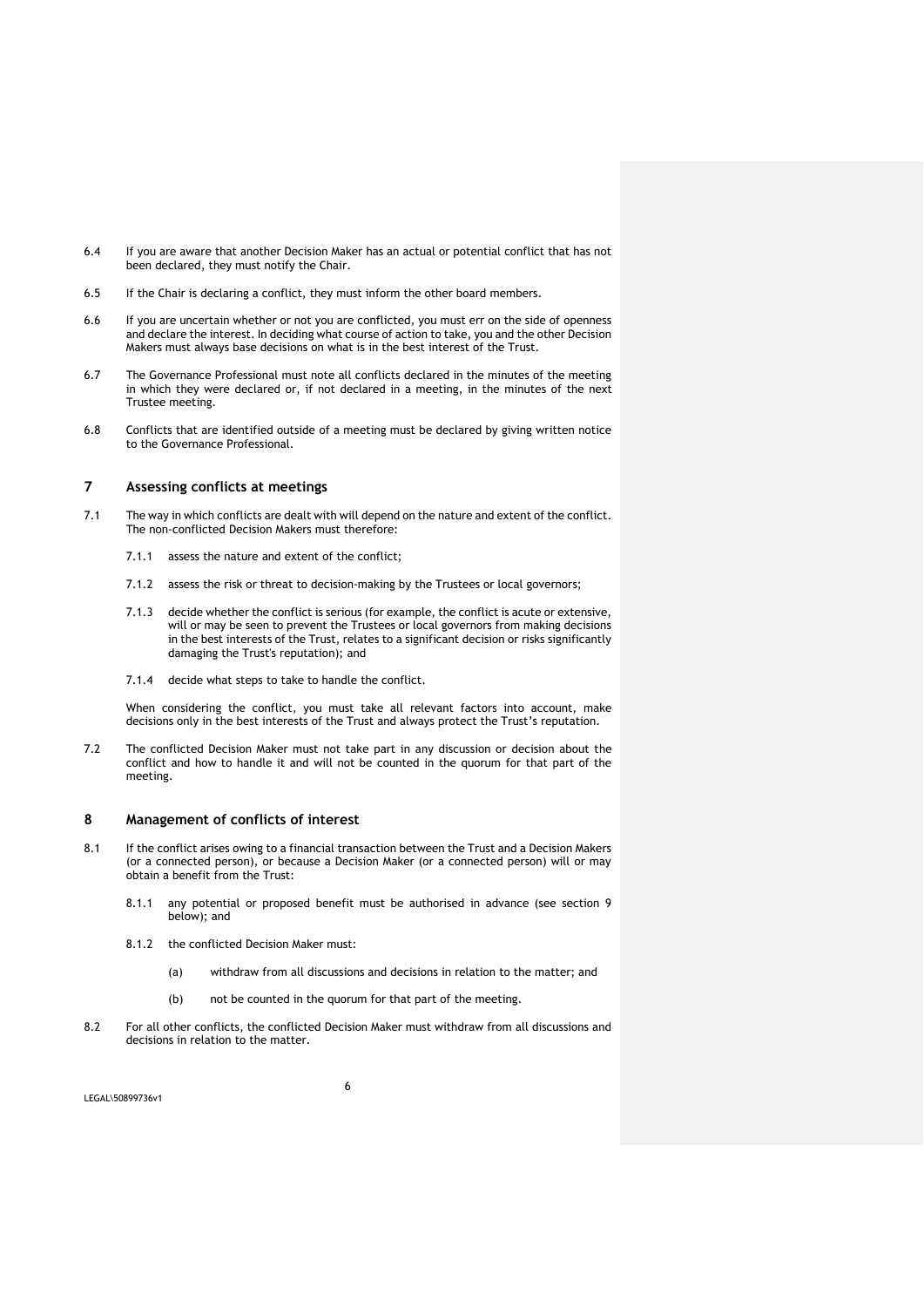- 8.3 Any Decision Maker who declares a conflict of interest during the course of a meeting should remove themselves from the meeting for the duration of that agenda item.
- 8.4 All decisions relating to conflicts of interest will be recorded in the minutes, including:
	- 8.4.1 whether any Decision Maker declared a conflict of interest;
	- 8.4.2 the nature of the declared conflict of interest;
	- 8.4.3 that the Decision Maker removed themselves from the meeting; and
	- 8.4.4 the actions taken to manage the conflict.
- 8.5 If a Decision Maker benefits from any decisions of the Trust, if the Trust's auditors advise it is necessary, it will be reported in the Trust's annual report and anywhere else that it legally required.

# **9 Procedure for declaring interests in transactions and arrangements**

- 9.1 If you have a direct or indirect interest in any proposed transaction or arrangement you must declare the nature and extent of that interest before the transaction or arrangement is entered into.
- 9.2 If you have a direct or indirect interest in a transaction or arrangement that has already been entered into by the Trust but you have not declared that interest, you must declare the nature and extent of that interest as soon as is reasonably practicable.
- 9.3 If a declaration made under paragraph 9.1 or paragraph 9.2 proves to be or becomes inaccurate or incomplete, you must make a further declaration giving correct information about the nature and extent of your interest.
- 9.4 A declaration made under paragraph 9.1, paragraph 9.2 or paragraph 9.3 must be made either at a meeting of the Trustees or by sending written notice to the other Trustees or Governance Professional.

#### **10 Trustee benefits and related party transactions**

- 10.1 Articles  $\begin{bmatrix} 6.2 & \text{to } 6.9 \end{bmatrix}$  of the articles sets out the procedure and circumstances in which the Trust can authorise a transaction or arrangement that is with or that will benefit a Trustee.
- 10.2 If you receive a benefit without proper authority, this will be a breach of trust and you may be liable to repay all or part of the benefit to the Trust.

# **11 Failure to disclose an interest**

- 11.1 The failure by you to declare a conflict of interest is serious and will be in breach of this policy. You may also be in breach of trust and breach of your statutory duties (for Trustees) and may be subject to legal action.
- 11.2 The Trust may also consider the possibility of removing you from office or being subject to disciplinary proceedings in these circumstances.